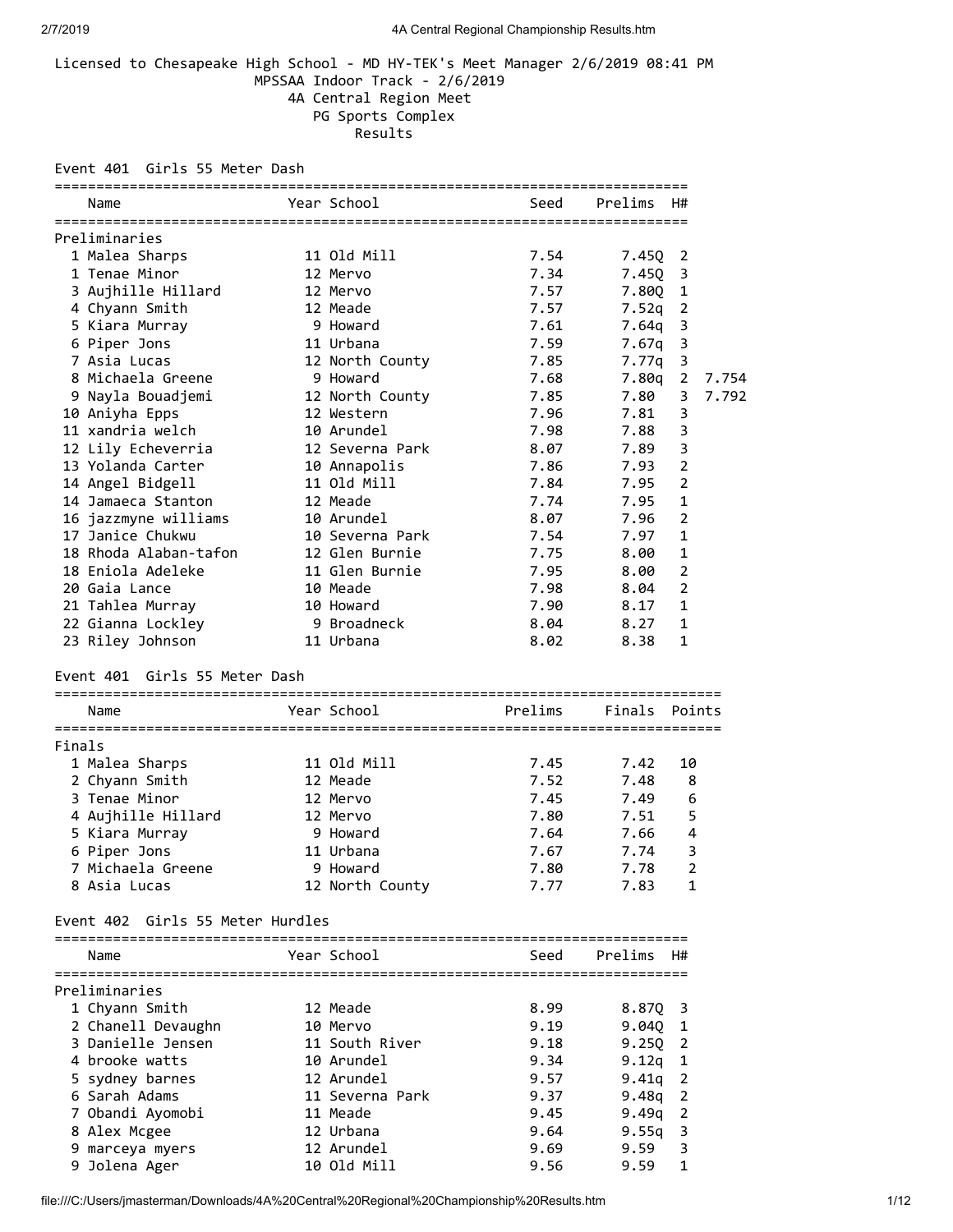| 11 Tiwi Odutola     | 11 Howard       | 9.56  | 9.60  | 1             |
|---------------------|-----------------|-------|-------|---------------|
| 11 Christine Taylor | 12 Mervo        | 9.39  | 9.60  | 3             |
| 13 Adeline Smith    | 9 Broadneck     | 9.86  | 9.68  | 1             |
| 14 Harmony Hartje   | 11 Urbana       | 9.87  | 9.76  | 1             |
| 15 Bridget Naughton | 11 Dulaney      | 10.55 | 10.14 | 3             |
| 16 Anna Marcoon     | 11 Severna Park | 10.13 | 10.22 | $\mathcal{L}$ |
| 17 Torey Hurst      | 10 Annapolis    | 9.78  | 10.24 | $\mathcal{P}$ |
| 18 Jada Stowe       | 10 Old Mill     | 10.16 | 10.64 | 3             |
| 19 Magi' Harris     | 9 Howard        | 10.89 | 10.67 | $\mathbf{1}$  |
| 20 Danasha Williams | 11 Old Mill     | 10.63 | 10.75 | $\mathcal{L}$ |
| 21 Kailyn Rose      | 11 Mervo        | 10.74 | 10.95 | $\mathbf{1}$  |
| 22 Ahmaya Jordon    | 11 Western      | 12.12 | 11.10 | $\mathcal{P}$ |
| -- Lily Morrell     | 12 Urbana       | 9.40  | DO    | 3             |
|                     |                 |       |       |               |

#### Event 402 Girls 55 Meter Hurdles

| Name               | Year School     | Prelims | Finals Points |                |
|--------------------|-----------------|---------|---------------|----------------|
| Finals             |                 |         |               |                |
| 1 Chyann Smith     | 12 Meade        | 8.87    | 8.68          | 10             |
| 2 Danielle Jensen  | 11 South River  | 9.25    | 9.12          | 8              |
| 3 brooke watts     | 10 Arundel      | 9.12    | 9.24          | 6              |
| 4 Obandi Ayomobi   | 11 Meade        | 9.49    | 9.46          | 5              |
| 5 sydney barnes    | 12 Arundel      | 9.41    | 9.52          | 4              |
| 6 Sarah Adams      | 11 Severna Park | 9.48    | 9.54          | 3              |
| 7 Chanell Devaughn | 10 Mervo        | 9.04    | 9.62          | $\mathfrak{p}$ |
| 8 Alex Mcgee       | 12 Urbana       | 9.55    | 9.66          |                |
|                    |                 |         |               |                |

#### Event 403 Girls 300 Meter Dash

| Name                                                     | Year School     | Seed<br>,,,,,,,,,,,,,,,,,,,,,,, | Finals H# Points<br>=========== |                |                         |
|----------------------------------------------------------|-----------------|---------------------------------|---------------------------------|----------------|-------------------------|
| 1 Ella Auderset                                          | 10 Urbana       | 41.61                           | 41.44                           | 4              | 10                      |
| 2 Kaelyn Woodrum 12 Mervo                                |                 | 42.34                           | 41.59                           | 4              | 8                       |
| 3 Rhoda Alaban-tafon 12 Glen Burnie                      |                 | 41.76                           | 42.14                           | 4              | 6                       |
| 4 Piper Jons                                             | 11 Urbana       | 42.86                           | 42.61 4                         |                | 5                       |
| 5 Jamaeca Stanton<br>12 Meade                            |                 | 44.23                           | 43.62                           | 3              | 4                       |
| 6 Tenae Minor<br><b>12 Mervo</b>                         |                 | 44.54                           | 43.84                           | 3              | $\overline{\mathbf{3}}$ |
| 7 Kelly Lewis                                            | 11 South River  | 44.72                           | 44.05                           | $\overline{2}$ | $\overline{2}$          |
| 8 Lily Morrell                                           | 12 Urbana       | 43.27                           | 44.19                           | 4              | $\mathbf{1}$            |
| 9 sumaya togba                                           | 10 Arundel      | 43.93                           | 44.20                           | 3              |                         |
| 10 Malea Sharps                                          | 11 Old Mill     | 43.68                           | 44.25                           | 4              |                         |
| 11 Nayla Bouadjemi                       12 North County |                 | 44.30                           | 44.48                           | 3              |                         |
|                                                          |                 | 44.37                           | 44.55                           | 3              |                         |
| 13 Aujhille Hillard                                      | 12 Mervo        | 45.58                           | 44.63                           | $\mathbf{1}$   |                         |
| 14 Charlotte Chamberlin 12 South River                   |                 | 45.04                           | 44.80                           | $\overline{2}$ |                         |
| 15 Riley Gerrish 5 9 Annapolis                           |                 | 45.60                           | 45.01                           | $\mathbf{1}$   |                         |
| 16 Molly Wilson                                          | 10 Broadneck    | 45.26                           | 45.03                           | $\overline{2}$ |                         |
| 17 Asia Lucas                                            | 12 North County | 45.21                           | 45.08                           | $\overline{2}$ |                         |
| 18 Magi' Harris                                          | 9 Howard        | 46.07                           | 45.16                           | 1              |                         |
| 19 Shiyenne Clark 10 Old Mill                            |                 | 45.37                           | 45.17                           | 1              |                         |
| 20 Holly Buell                                           | 10 Howard       | 45.12                           | 45.19                           | $\overline{2}$ |                         |
| 21 Angel Bidgell 11 Old Mill                             |                 | 44.04                           | 45.30                           | 3              |                         |
| 22 ayana togba                                           | 10 Arundel      | 45.22                           | 46.54                           | $\overline{2}$ |                         |
| 23 Eniola Adeleke                                        | 11 Glen Burnie  | 45.82                           | 46.64                           | $\mathbf{1}$   |                         |
| 24 Breyanna Dabney                                       | 10 Perry Hall   | 45.58                           | 46.95                           | 1              |                         |

# Event 404 Girls 500 Meter Run

| Name                 | Year School     | Seed    | Finals H# Points |          |     |  |  |  |
|----------------------|-----------------|---------|------------------|----------|-----|--|--|--|
|                      |                 |         |                  |          |     |  |  |  |
| 1 Ella Auderset      | 10 Urbana       | 1:17.62 | 1:16.79          |          | 410 |  |  |  |
| 2 Emily Knight       | 12 Severna Park | 1:18.40 | 1:17.03          | 4        | - 8 |  |  |  |
| 3 Lydia Robling      | 11 Urbana       | 1:19.15 | 1:18.21          | 4        | - 6 |  |  |  |
| 4 Rhoda Alaban-tafon | 12 Glen Burnie  | 1:20.33 | 1:20.72          | $\Delta$ |     |  |  |  |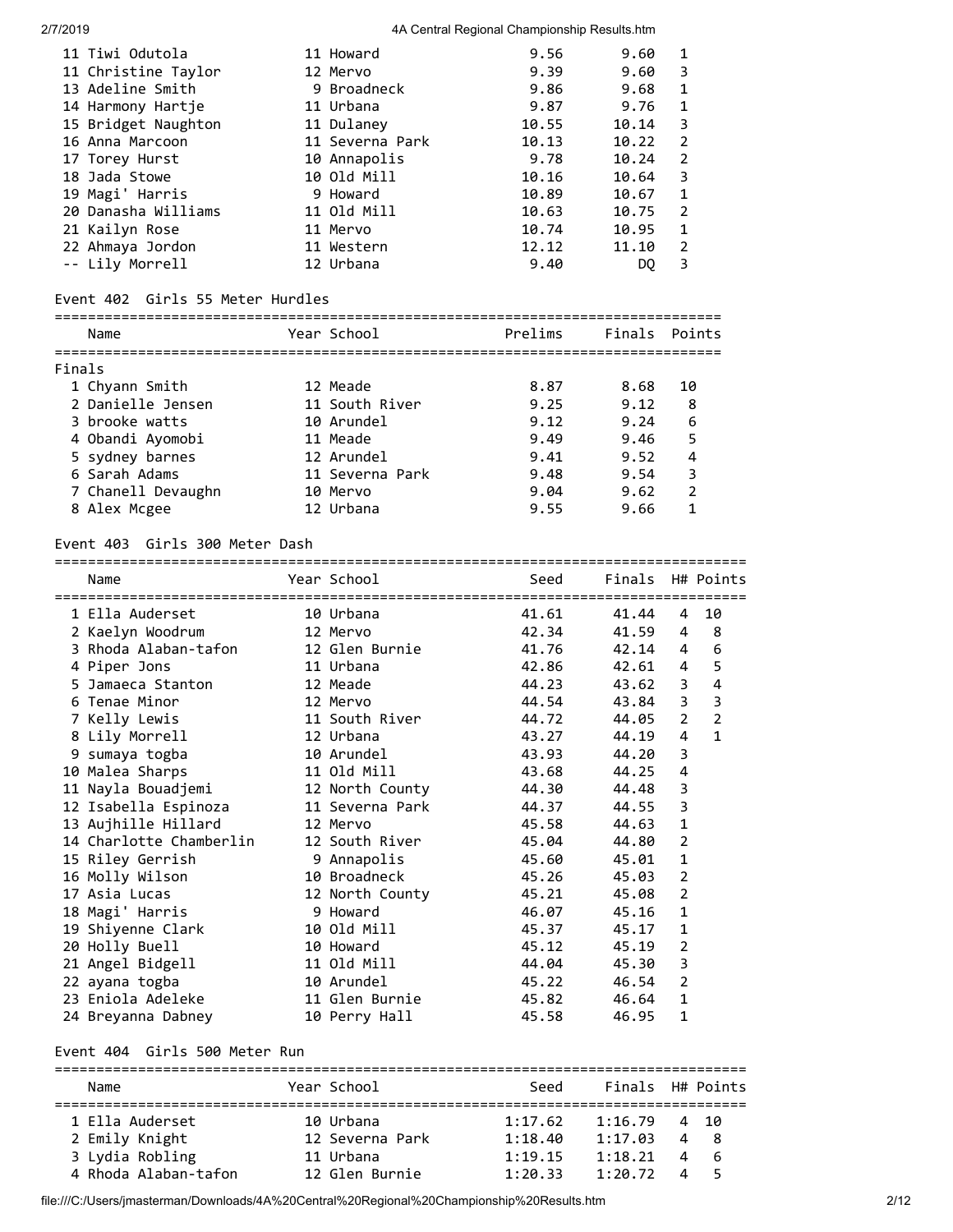| 5 Jasmine Johnson   | 12 Western      | 1:27.50 | 1:23.41 | $\mathcal{L}$  | 4              |
|---------------------|-----------------|---------|---------|----------------|----------------|
| 6 Grace Gibbs       | 11 Broadneck    | 1:23.83 | 1:24.70 | 3              | 3              |
| 7 Susannah Auderset | 12 Urbana       | 1:23.73 | 1:25.01 | 3              | $\overline{2}$ |
| 8 Nimrit Ahuja      | 9 Howard        | 1:24.04 | 1:25.03 | 3              | 1              |
| 9 laila denning     | 11 Arundel      | 1:26.70 | 1:26.79 | $\overline{2}$ |                |
| 10 Olivia Wright    | 10 Severna Park | 1:29.77 | 1:26.88 | $\mathbf{1}$   |                |
| 11 Lynna Beraich    | 9 Howard        | 1:28.56 | 1:27.19 | $\overline{2}$ |                |
| 12 Anna Schauermann | 12 South River  | 1:29.18 | 1:27.80 | $\overline{2}$ |                |
| 13 Asiah Washington | 11 Annapolis    | 1:29.20 | 1:27.84 | 1              |                |
| 14 Lela Clark       | 11 Broadneck    | 1:29.82 | 1:28.62 | $\mathbf{1}$   |                |
| 15 lianna lincoln   | 11 Arundel      | 1:29.83 | 1:29.21 | $\mathbf{1}$   |                |
| 16 Nicole Baker     | 9 Severna Park  | 1:30.40 | 1:29.24 | $\mathbf{1}$   |                |
| 17 Corinne Sage     | 11 Broadneck    | 1:29.32 | 1:29.48 | 1              |                |
| 18 Shiyenne Clark   | 10 Old Mill     | 1:26.57 | 1:29.57 | 3              |                |
| 19 Kaelyn Woodrum   | 12 Mervo        | 1:23.28 | 1:29.83 | 4              |                |
| 20 Chanell Devaughn | 10 Mervo        | 1:25.46 | 1:30.50 | 3              |                |
| 21 Asia Lucas       | 12 North County | 1:27.50 | 1:30.89 | 2              |                |
|                     |                 |         |         |                |                |

# Event 405 Girls 800 Meter Run

| Name                 | Year School     | Seed    | Finals H# Points |                |                |
|----------------------|-----------------|---------|------------------|----------------|----------------|
| 1 Bronwyn Patterson  | 10 South River  | 2:17.39 | 2:25.21          | 2              | 10             |
| 2 Emily Knight       | 12 Severna Park | 2:21.44 | 2:26.34          | 2              | 8              |
| 3 Ella Auderset      | 10 Urbana       | 2:15.29 | 2:26.55          | $\overline{2}$ | 6              |
| 4 Anna Janke         | 11 Broadneck    | 2:21.55 | 2:26.80          | $\overline{2}$ | 5              |
| 5 Karly McDonnell    | 9 Urbana        | 2:23.59 | 2:29.87          | $\overline{2}$ | 4              |
| 6 Jasmine Jones      | 10 Broadneck    | 2:28.79 | 2:31.32          | 2              | 3              |
| 7 Emily McDonnell    | 9 Urbana        | 2:27.09 | 2:31.52          | $\overline{2}$ | $\overline{2}$ |
| 8 Brenna Mullaney    | 11 Severna Park | 2:29.53 | 2:31.63          | $\overline{2}$ | $\mathbf{1}$   |
| 9 Allysa Combs       | 11 Severna Park | 2:31.04 | 2:32.52          | $\overline{2}$ |                |
| 10 Kelly May         | 10 South River  | 2:28.84 | 2:32.61          | $\overline{2}$ |                |
| 11 annah krol        | 11 Arundel      | 2:30.82 | 2:32.83          | $\overline{2}$ |                |
| 12 Morgan Lee        | 12 South River  | 2:32.92 | 2:33.14          | $\mathbf{1}$   |                |
| 13 Katie Ericson     | 11 Annapolis    | 2:32.65 | 2:33.78          | 1              |                |
| 14 Emilie Bowerman   | 12 Dulaney      | 2:34.51 | 2:34.11          | 1              |                |
| 15 Grace Gibbs       | 11 Broadneck    | 2:31.88 | 2:34.92          | 1              |                |
| 16 Marissa Dailey    | 10 Dulaney      | 2:35.40 | 2:34.98          | $\mathbf{1}$   |                |
| 17 Emily Gorny       | 11 Howard       | 2:29.32 | 2:35.69          | $\overline{2}$ |                |
| 18 Isabella Anderson | 9 Old Mill      | 2:39.20 | 2:38.63          | 1              |                |
| 19 Kayla Brennan     | 11 Dulaney      | 2:37.81 | 2:39.50          | 1              |                |
| 20 laila denning     | 11 Arundel      | 2:37.54 | 2:40.22          | 1              |                |
| 21 Lynna Beraich     | 9 Howard        | 2:43.98 | 2:41.09          | 1              |                |

#### Event 406 Girls 1600 Meter Run

| Name                 | Year School     | Seed    | Finals  |                | H# Points      |
|----------------------|-----------------|---------|---------|----------------|----------------|
| 1 Anna Coffin        | 12 Annapolis    | 5:11.36 | 5:09.55 | $\mathcal{L}$  | 10             |
| 2 Bronwyn Patterson  | 10 South River  | 5:21.09 | 5:11.45 | 2              | 8              |
| 3 Anna Janke         | 11 Broadneck    | 5:08.47 | 5:13.44 | $\overline{2}$ | 6              |
| 4 Allysa Combs       | 11 Severna Park | 5:16.60 | 5:15.30 | 2              | 5              |
| 5 Anna Albergo       | 9 Dulaney       | 5:26.70 | 5:16.86 | $\overline{2}$ | 4              |
| 6 Kelly May          | 10 South River  | 5:28.23 | 5:19.53 | $\overline{2}$ | 3              |
| 7 Morgan Lee         | 12 South River  | 5:25.60 | 5:19.77 | $\overline{2}$ | $\overline{2}$ |
| 8 Amanda Eliker      | 11 Howard       | 5:29.53 | 5:25.44 | $\overline{2}$ | $\mathbf{1}$   |
| 9 Brin Strouse       | 12 Urbana       | 5:31.79 | 5:26.24 | $\overline{2}$ |                |
| 10 Bella Dowdell     | 11 Severna Park | 5:28.60 | 5:29.26 | 2              |                |
| 11 Marissa Dailey    | 10 Dulaney      | 5:41.82 | 5:30.07 | 1              |                |
| 12 Katie Ericson     | 11 Annapolis    | 5:36.90 | 5:32.56 | 2              |                |
| 13 Madeleine Hurley  | 12 Broadneck    | 5:26.60 | 5:33.80 | 2              |                |
| 14 Caroline Gage     | 10 Severna Park | 5:41.20 | 5:36.30 | 1              |                |
| 15 Lilah Sage        | 9 Broadneck     | 5:47.11 | 5:44.74 | $\mathbf{1}$   |                |
| 16 niya torres       | 11 Arundel      | 5:54.73 | 5:50.60 | $\mathbf{1}$   |                |
| 17 Isabella Anderson | 9 Old Mill      | 5:47.33 | 5:50.84 | 1              |                |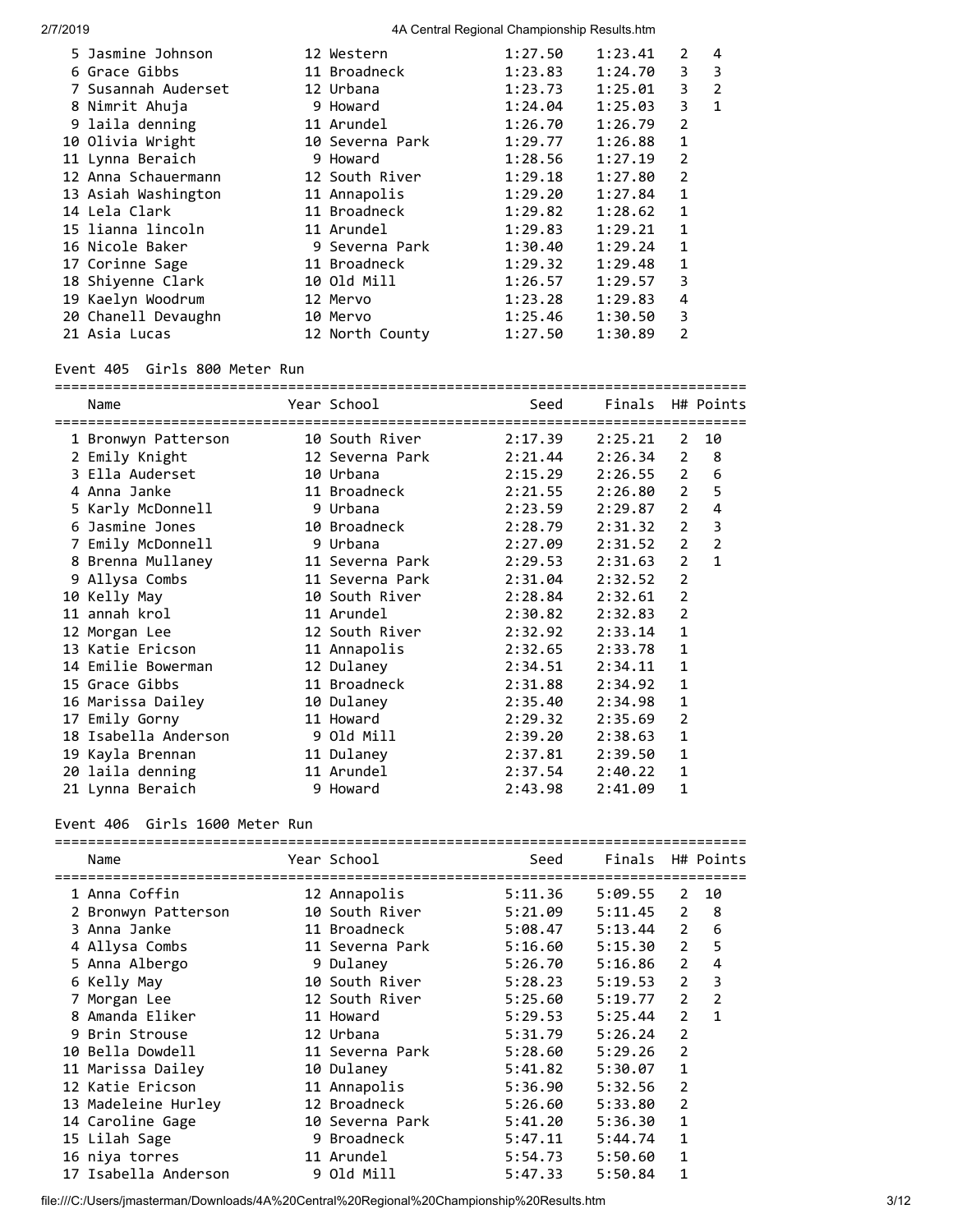| 18 Kate Proefrock     | 10 Dulaney   | 5:48.54 | 5:51.12 | $\overline{1}$ |
|-----------------------|--------------|---------|---------|----------------|
| 19 Jenna Pasternak    | 12 Howard    | 5:55.90 | 5:54.59 | $\overline{1}$ |
| 20 katherine leddy    | 10 Arundel   | 6:00.73 | 5:57.72 | $\overline{1}$ |
| 21 Addison Lauer      | 9 Urbana     | 6:02.60 | 5:58.12 | $\blacksquare$ |
| 22 Leopoldine Valanco | 10 Howard    | 6:03.46 | 6:02.35 | $\overline{1}$ |
| 23 Ava Wehr           | 9 Perry Hall | 5:59.76 | 6:05.18 |                |

### Event 407 Girls 3200 Meter Run

|                     |                 | ==========                             |                  |                |                |
|---------------------|-----------------|----------------------------------------|------------------|----------------|----------------|
| Name                | Year School     | Seed                                   | Finals H# Points |                |                |
|                     |                 | ====================================== |                  |                |                |
| 1 Anna Coffin       | 12 Annapolis    | 11:08.41                               | 11:29.53         | 2              | 10             |
| 2 Mollie Fenn       | 9 Broadneck     | 11:32.20                               | 11:29.63         | $\overline{2}$ | 8              |
| 3 Sara Kindbom      | 10 Howard       | 11:52.33                               | 11:43.80         | $\overline{2}$ | 6              |
| 4 Mary Miller       | 12 Urbana       | 11:39.09                               | 11:45.60         | $\overline{2}$ | 5              |
| 5 Brooke Ruffin     | 12 Dulaney      | 11:49.66                               | 11:47.10         | $\overline{2}$ | 4              |
| 6 Brin Strouse      | 12 Urbana       | 11:46.15                               | 11:49.76         | $\overline{2}$ | 3              |
| 7 Madison Palmer    | 11 Broadneck    | 11:57.00                               | 11:56.01         | $\overline{2}$ | $\overline{2}$ |
| 8 Anna Albergo      | 9 Dulaney       | 11:40.12                               | 12:04.61         | $\overline{2}$ | $\mathbf{1}$   |
| 9 Sara Jarman       | 11 Urbana       | 12:21.66                               | 12:05.95         | $\overline{2}$ |                |
| 10 Sophia Zell      | 11 Severna Park | 12:05.41                               | 12:10.57         | $\overline{2}$ |                |
| 11 Kelsie O'Neill   | 10 Severna Park | 11:50.68                               | 12:15.19         | $\overline{2}$ |                |
| 12 Cameron Zaniker  | 11 Severna Park | 12:22.13                               | 12:26.85         | $\mathbf{1}$   |                |
| 13 Audrey Walters   | 9 Annapolis     | 12:33.25                               | 12:35.23         | $\mathbf{1}$   |                |
| 14 Sam Cavanaugh    | 12 Howard       | 12:20.05                               | 12:43.41         | $\overline{2}$ |                |
| 15 Ava Schrand      | 10 South River  | 12:31.11                               | 12:45.33         | $\mathbf{1}$   |                |
|                     |                 | 12:47.45                               | 12:45.34         | $\mathbf{1}$   |                |
| 17 Jasmine Wilson   | 10 Howard       | 13:10.79                               | 12:46.05         | 1              |                |
| 18 Julia Sokolowski | 9 Broadneck     | 12:47.09                               | 12:57.03         | $\mathbf{1}$   |                |
| 19 Sarah Blank      | 12 Old Mill     | 13:10.50                               | 13:16.96         | 1              |                |
| 20 Erin Haley       | 9 Dulaney       | 13:10.63                               | 13:18.19         | $\mathbf{1}$   |                |
| 21 Trishelle Weed   | 9 Old Mill      | 13:12.08                               | 13:23.20         | 1              |                |
| 22 Sharon Kalb      | 12 Catonsville  | 13:13.00                               | 13:35.45         | 1              |                |

## Event 408 Girls 4x200 Meter Relay

| School                 | Seed    | Finals  |                | H# Points      |
|------------------------|---------|---------|----------------|----------------|
|                        |         |         |                |                |
| 1 Mergenthaler Vo-Tech | 1:46.72 | 1:47.52 | 3              | 10             |
| 2 Urbana               | 1:50.12 | 1:49.42 | 3              | - 8            |
| 3 Old Mill             | 1:51.33 | 1:49.89 | 3              | 6              |
| 4 Howard               | 1:51.79 | 1:50.82 | 3              | 5              |
| 5 Western              | 1:57.26 | 1:51.57 | $\overline{2}$ | 4              |
| 6 Arundel              | 1:53.65 | 1:51.87 | 3              | 3              |
| 7 Severna Park         | 1:53.81 | 1:51.89 | $\overline{2}$ | $\overline{2}$ |
| 8 South River          | 1:53.72 | 1:52.77 | 3              | 1              |
| 9 Meade                | 1:54.40 | 1:53.16 | 2              |                |
| 10 Annapolis           | 1:54.51 | 1:53.33 | 2              |                |
| 11 Glen Burnie         | 1:56.39 | 1:55.20 | $\overline{2}$ |                |
| 12 Dulaney             | 1:58.10 | 1:57.01 | 2              |                |
| 13 North County        | 1:58.86 | 1:57.60 | 1              |                |
| 14 Broadneck           | 1:59.66 | 1:59.80 | 1              |                |
| 15 Perry Hall          | 2:03.30 | 2:01.68 | 1              |                |
| 16 Catonsville         | 2:09.90 | 2:04.82 | $\mathbf{1}$   |                |

### Event 409 Girls 4x400 Meter Relay

| School    |                        | Seed    | Finals H# Points |   |                       |
|-----------|------------------------|---------|------------------|---|-----------------------|
| 1 Urbana  |                        | 4:01.61 | 4:10.91          |   | 3 10                  |
|           | 2 Severna Park         | 4:21.07 | 4:19.54          | 3 | -8                    |
| 3 Howard  |                        | 4:20.65 | 4:20.32          | 3 | - 6                   |
| 4 Arundel |                        | 4:24.46 | 4:22.26          |   | 35                    |
|           | 5 Mergenthaler Vo-Tech | 4:18.75 | 4:23.75          |   | $\boldsymbol{\Delta}$ |
|           | 6 South River          | 4:18.59 | 4:26.39          |   | ₹                     |

file:///C:/Users/jmasterman/Downloads/4A%20Central%20Regional%20Championship%20Results.htm 4/12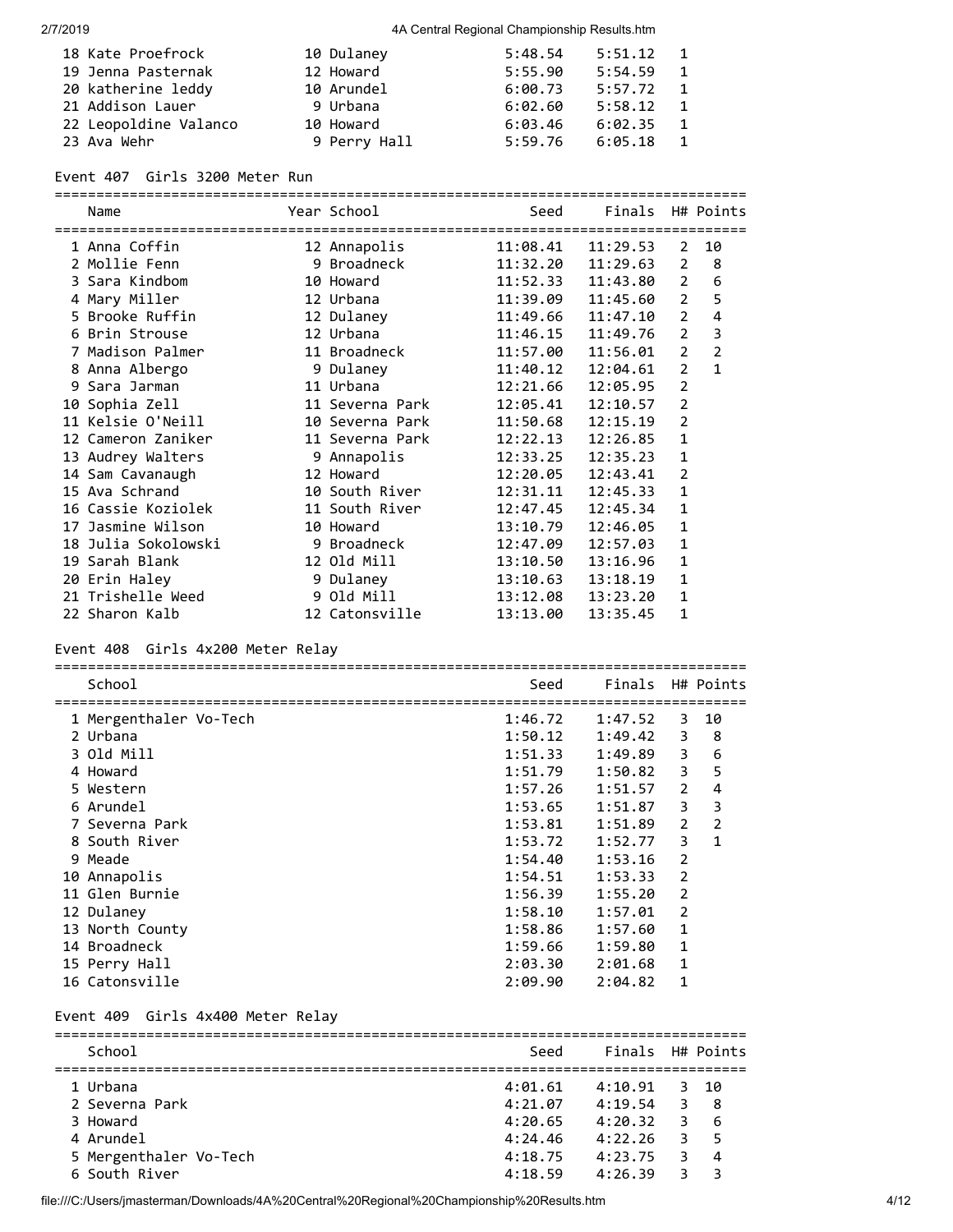|          | 7 Western       | 4:35.51 | $4:27.35$ 2 2 |              |  |
|----------|-----------------|---------|---------------|--------------|--|
|          | 8 Broadneck     | 4:34.40 | 4:28.99       |              |  |
|          | 9 Annapolis     | 4:32.41 | 4:34.40       | 2            |  |
| 10 Meade |                 | 4:35.50 | 4:39.19       | 2            |  |
|          | 11 North County | 4:56.60 | 4:55.10       | 1            |  |
|          | 12 Dulaney      | 4:42.95 | 4:55.62       | 2            |  |
|          | 13 Catonsville  | 5:13.35 | 4:57.52       | $\mathbf{1}$ |  |

### Event 410 Girls 4x800 Meter Relay

================================================================================

| School         | Seed     |          | Finals Points |
|----------------|----------|----------|---------------|
| 1 Urbana       | 10:11.40 | 9:55.36  | 10            |
| 2 Arundel      | 10:09.81 | 9:56.51  | 8             |
| 3 Broadneck    | 9:58.24  | 9:58.44  | 6             |
| 4 Howard       | 9:52.05  | 9:58.97  | 5             |
| 5 Severna Park | 10:07.44 | 10:01.53 | 4             |
| 6 Dulaney      | 10:49.75 | 10:20.15 | 3             |
| 7 South River  | 10:11.31 | 10:31.68 | 2             |
| 8 Old Mill     | 11:27.81 | 11:31.15 | 1             |
| 9 Perry Hall   | 12:23.20 | 12:01.41 |               |
| 10 Glen Burnie | 12:52.13 | 12:35.99 |               |
|                |          |          |               |

#### Event 411 Girls High Jump

================================================================================ Name **Year School** Seed Finals Points ================================================================================ 1 Kayla Hackett 12 Western 5-02.00 5-04.00 10 2 Ezri Scott 11 Urbana 5-02.00 5-00.00 8 3 Macy Hines 9 Urbana 5-00.00 4-10.00 6 4 Oni Scott 11 Urbana 5-04.00 4-10.00 4.50 4 nina crenshaw 12 Arundel 5-00.00 4-10.00 4.50 6 Yacenta Nelson 12 Mervo 4-10.00 4-10.00 3 7 Angel Bidgell 11 Old Mill 4-08.00 4-08.00 2 8 Emma Marthins 11 Howard 4-08.00 4-08.00 1 9 brooke watts 10 Arundel 4-10.00 4-08.00 10 Natalya Queen 12 Meade 4-08.00 4-06.00 10 Christine Taylor 12 Mervo 4-04.00 4-06.00 10 Claire Kintzley 10 Severna Park 4-04.00 4-06.00 10 Sydney Parham 11 Howard 5-00.00 4-06.00 14 Bridget Naughton 11 Dulaney 4-08.00 4-06.00 15 Kiara Murray 9 Howard 4-06.00 4-04.00 -- Danasha Williams 11 Old Mill 4-04.00 NH -- isabella weyand 11 Arundel 4-08.00 NH -- Isabella Zambrano 12 North County 4-04.00 NH -- Abigail van den Berg 12 Severna Park 4-06.00 NH -- Madelein Stukus 10 South River 4-02.00 NH -- Torey Hurst 10 Annapolis 4-02.00 NH

#### Event 412 Girls Shot Put

| Name                                    | Year School     | Seed         | Finals       | Points        |
|-----------------------------------------|-----------------|--------------|--------------|---------------|
| ====================<br>1 Hafsat Bakare | 10 Old Mill     | 32-03.00     | $32 - 08.50$ | 10            |
| 2 Oni Scott                             | 11 Urbana       | $32 - 10.50$ | 31-09.00     | 8             |
| 3 Paris Stanton                         | 10 Meade        | $35 - 09.50$ | 31-07.50     | 6             |
| 4 Rebecca Praley                        | 9 Severna Park  | $30 - 04.00$ | $29 - 07.25$ | 5             |
| 5 Isabella Zambrano                     | 12 North County | 26-05.00     | 29-01.50     | 4             |
| 6 Riley Johnson                         | 11 Urbana       | 24-01.50     | 29-01.00     | 3             |
| 7 Doyinsola Olayinka                    | 12 Howard       | 28-11.00     | 27-11.50     | $\mathcal{P}$ |
| 8 Toluwanimi Fajolu                     | 12 Perry Hall   | 27-00.00     | 27-09.50     | 1             |
| 9 Kaylee Reyes                          | 12 Severna Park | 27-05.50     | 26-09.50     |               |
| 10 Elegaci Decoteau                     | 11 Old Mill     | 27-05.00     | 26-09.00     |               |
| 11 Molly Meyers                         | 10 Severna Park | $27 - 10.50$ | 26-06.50     |               |
| 12 jordan reedy                         | 11 Arundel      | $25 - 05.25$ | 26-06.00     |               |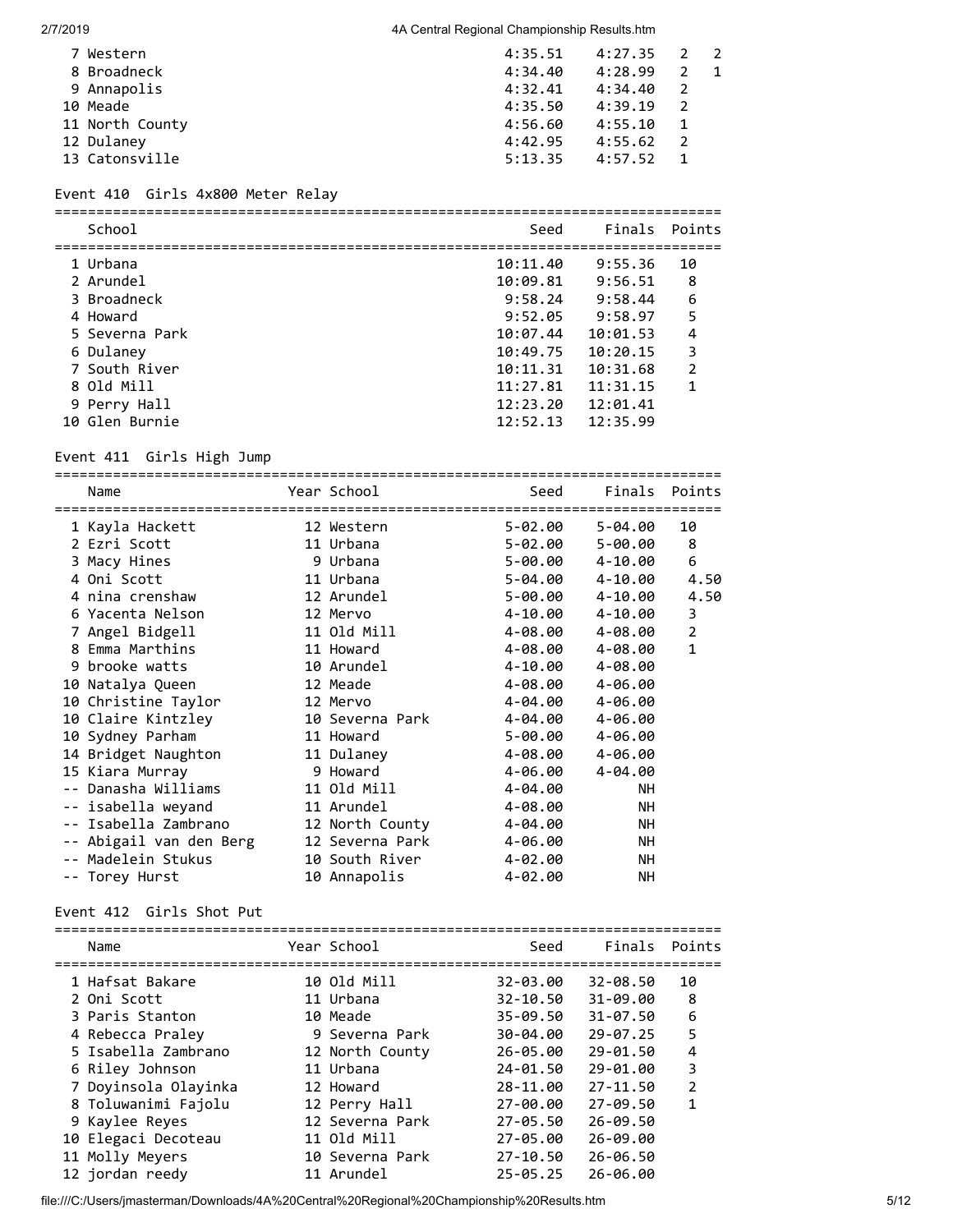| 13 Sara Shea           | 12 Dulaney     | 26-04.00     | 26-01.00 |
|------------------------|----------------|--------------|----------|
| 14 Olivia Wheatley     | 11 Howard      | $25 - 03.50$ | 25-11.00 |
| 15 Elyza Alphonzo      | 10 Old Mill    | $26 - 04.25$ | 25-01.50 |
| 16 Jennifer Ogunyamoju | 10 Dulaney     | 26-07.00     | 25-01.00 |
| 17 Autumn Hengen       | 11 South River | 25-05.50     | 25-00.00 |
| 18 Briana Floyd        | 12 Meade       | 23-01.00     | 23-07.00 |
| 19 Kaitlyn Motsco      | 10 Howard      | 24-05.50     | 22-10.00 |
| 20 mackenzie mcCoy     | 11 Arundel     | 24-04.50     | 21-06.50 |
| 21 Devin Rollison      | 11 Meade       | 23-08.00     | 20-10.00 |

#### Event 413 Girls Pole Vault

================================================================================

| Name                   | Year School     | Seed        | Finals      | Points         |
|------------------------|-----------------|-------------|-------------|----------------|
| 1 Kelsey Calabrese     | 12 Urbana       | 10-06.00    | 11-00.00    | 10             |
| 2 Payton Bohrer        | 12 Urbana       | 11-00.00    | 10-06.00    | 8              |
| 3 Sarah Adams          | 11 Severna Park | 10-03.00    | 8-06.00     | 6              |
| 4 Emily Shay           | 12 Old Mill     | $9 - 06.00$ | 8-06.00     | 5              |
| 5 Rachel Custer        | 12 Urbana       | 8-09.00     | 8-06.00     | 4              |
| 6 Madison Green        | 10 Old Mill     | 8-00.00     | 8-00.00     | 3              |
| 7 Melissa Kane         | 9 North County  | 7-06.00     | 8-00.00     | $\overline{2}$ |
| 8 Siena Rhee           | 11 Broadneck    | 7-00.00     | 7-06.00     | 1              |
| 9 Tori Ochoa           | 12 Broadneck    | 7-06.00     | 7-06.00     |                |
| 10 Emily Mowbray       | 10 Dulaney      | 7-06.00     | 7-00.00     |                |
| 10 Jennifer Ogunyamoju | 10 Dulaney      | 7-01.00     | 7-00.00     |                |
| 10 Sarah Blank         | 12 Old Mill     | 6-06.00     | 7-00.00     |                |
| 13 Jordan Rawlings     | 11 Broadneck    | 7-00.00     | $6 - 06.00$ |                |
| 13 Julia Nicoll        | 10 Dulaney      | 6-06.00     | $6 - 06.00$ |                |
| -- Skylar Wishner      | 12 Howard       | 5-00.00     | <b>NH</b>   |                |
| -- Sophia King         | 10 Howard       | $6 - 06.00$ | <b>NH</b>   |                |
| -- ashley harrison     | 11 Arundel      | $6 - 00.00$ | NH          |                |
| -- josephine mcwhorter | 11 Arundel      | 6-00.00     | <b>NH</b>   |                |

# Event 451 Boys 55 Meter Dash

|        | Name                             | Year School     | Seed    | Prelims | H#             |
|--------|----------------------------------|-----------------|---------|---------|----------------|
|        |                                  |                 |         |         |                |
|        | Preliminaries                    |                 |         |         |                |
|        | 1 Josiah Grant                   | 11 Mervo        | 6.66    | 6.640   | 2              |
|        | 2 Joseph Ewan                    | 12 Mervo        | 6.53    | 6.65Q   | 3              |
|        | 3 Eric Okoye                     | 12 Howard       | 6.67    | 6.68Q   | $\mathbf 1$    |
|        | 3 temi adepoju                   | 12 Arundel      | 6.70    | 6.680   | 1              |
|        | 5 Camron Winborne                | 10 Old Mill     | 6.78    | 6.67q   | $\overline{2}$ |
|        | 6 Xavier Shirley                 | 12 South River  | 6.83    | 6.76q   | 3              |
|        | 7 Jadiel Mendoza                 | 10 Meade        | 6.77    | 6.77g   | 3              |
|        | 7 Kyle Jefferds                  | 12 Severna Park | 6.76    | 6.77q   | 3              |
|        | 9 Jayo Adegboyo                  | 11 Howard       | 6.80    | 6.80    | $\mathbf{1}$   |
|        | 10 garrett stanard               | 12 Arundel      | 6.72    | 6.81    | $\overline{2}$ |
|        | 10 Daekwon Rose                  | 12 Old Mill     | 6.89    | 6.81    | $\mathbf{1}$   |
|        | 12 Kevin Atkins                  | 12 Annapolis    | 6.80    | 6.89    | $\mathbf{1}$   |
|        | 13 kahron neal                   | 11 Arundel      | 6.87    | 6.91    | $\overline{2}$ |
|        | 13 James Henson                  | 9 Severna Park  | 6.90    | 6.91    | $\mathbf{1}$   |
|        | 15 Myles Demby                   | 12 Old Mill     | 6.93    | 6.92    | 3              |
|        | 16 Gunnar Fredrikson             | 11 Urbana       | 7.01    | 6.96    | $\overline{2}$ |
|        | 17 Evan Schwab                   | 12 Urbana       | 6.87    | 7.00    | 3              |
|        | 18 Tyler Barker                  | 11 Perry Hall   | 7.02    | 7.02    | $\mathbf{1}$   |
|        | 19 Ethan Mitchell                | 11 Howard       | 6.95    | 7.03    | 3              |
|        | 20 Dyshawn Payne                 | 12 Mervo        | 7.04    | 7.15    | 3              |
|        | Event 451 Boys 55 Meter Dash     |                 |         |         |                |
|        | Name                             | Year School     | Prelims | Finals  | Points         |
| Finals | ================================ |                 |         |         |                |
|        | 1 Joseph Ewan                    | 12 Mervo        | 6.65    | 6.57    | 10             |

file:///C:/Users/jmasterman/Downloads/4A%20Central%20Regional%20Championship%20Results.htm 6/12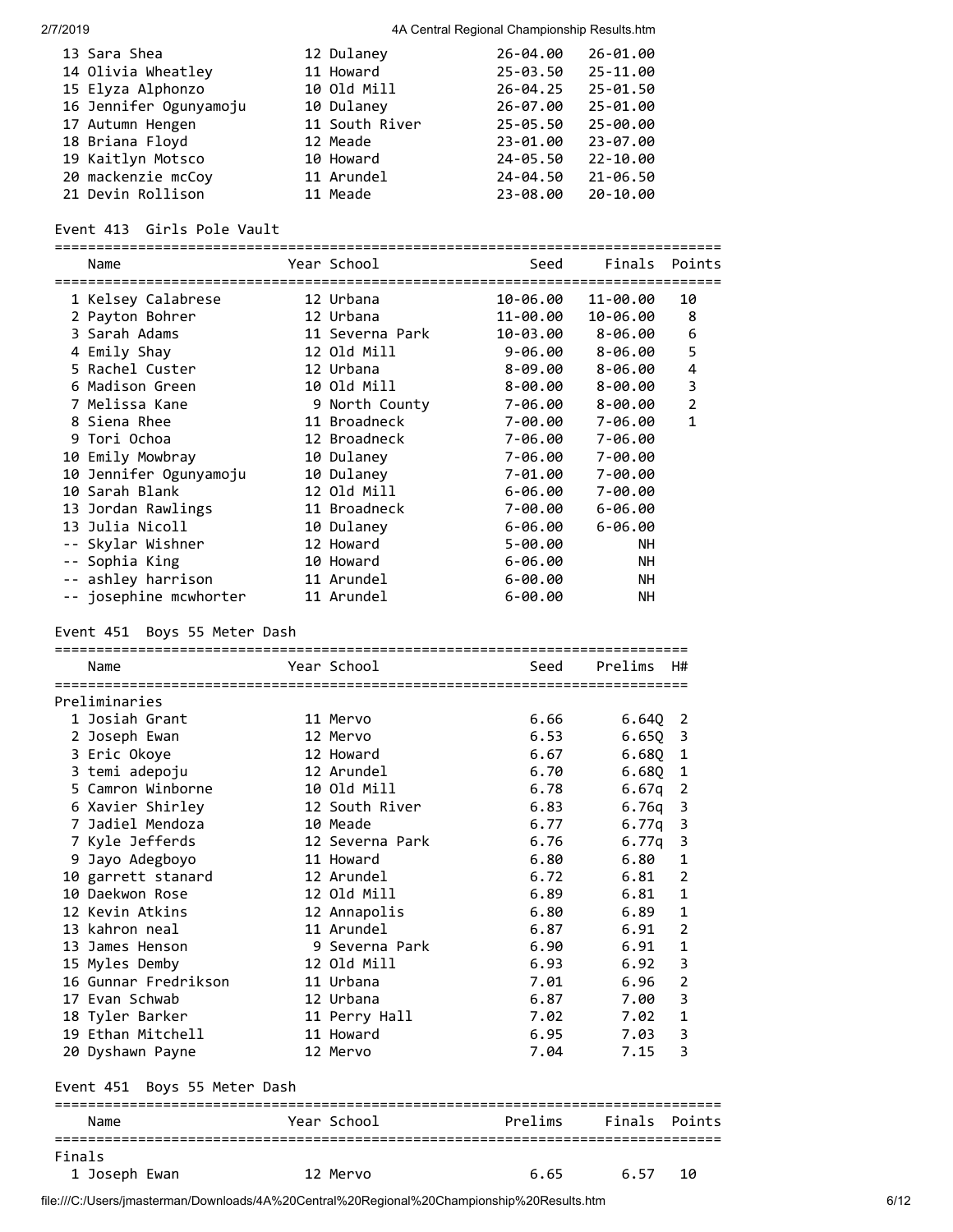| 2 Josiah Grant    | 11 Mervo        | 6.64 | 6.63 | 8 |
|-------------------|-----------------|------|------|---|
| 3 Eric Okoye      | 12 Howard       | 6.68 | 6.66 | 6 |
| 4 Camron Winborne | 10 Old Mill     | 6.67 | 6.69 |   |
| 5 Jadiel Mendoza  | 10 Meade        | 6.77 | 6.75 | 4 |
| 6 temi adepoju    | 12 Arundel      | 6.68 | 6.75 |   |
| 7 Xavier Shirley  | 12 South River  | 6.76 | 6.77 |   |
| 8 Kyle Jefferds   | 12 Severna Park | 6.77 | 6.77 |   |

### Event 452 Boys 55 Meter Hurdles

| Name               | Year School    | Seed        | Prelims<br><b>H#</b> |  |
|--------------------|----------------|-------------|----------------------|--|
| Preliminaries      |                |             |                      |  |
| 1 Timothy Ogunsola | 11 Urbana      | 7.95        | 7.98Q 3              |  |
| 2 Abdur Henley     | 11 Dulaney     | 8.10        | 7.990 2              |  |
| 3 damani jones     | 12 Arundel     | 8.47        | 8.260 1              |  |
| 4 Amiri Goode      | 11 Perry Hall  | 8.45        | $8.33q$ 1            |  |
| 5 Jr Harrison      | 11 Dulaney     | 8.52        | $8.40q$ 3            |  |
| 6 Hakim Hayes      | 12 Meade       | 8.51        | $8.57q$ 2            |  |
| 7 Coney Troyler    | 11 South River | <b>8 58</b> | $R$ 66 $n$ 1         |  |

| 7 Corey Troxler        | 11 South River  | 8.68  | 8.66q     | -1 |
|------------------------|-----------------|-------|-----------|----|
| 8 Chase Franklin       | 10 Old Mill     | 8.59  | $8.70q$ 3 |    |
| 9 Darius Anthony       | 11 Howard       | 8.78  | 8.71      | 1  |
| 10 Ivan Popov          | 12 South River  | 8.60  | 8.72      | 2  |
| 11 David Gillette      | 12 Howard       | 8.84  | 8.76      | 2  |
| 12 Issac Robinson      | 9 Howard        | 9.16  | 8.84      | 2  |
| 13 Lamar Morgan        | 11 Old Mill     | 9.71  | 9.04      | 3  |
| 14 Jeff Bowerman       | 12 Dulaney      | 9.10  | 9.10      | 3  |
| 15 Vaughn DeVaughn III | 9 Mervo         | 9.14  | 9.11      | 3  |
| 16 Caleb Austin        | 10 North County | 9.45  | 9.33      | 1  |
| 17 Derek Sykes         | 10 Perry Hall   | 9.37  | 9.38      | 1  |
| 18 Hyun Lee            | 11 Severna Park | 9.73  | 9.48      | 2  |
| 19 Joziah Princivil    | 11 Old Mill     | 9.82  | 9.60      | 1  |
| 20 Sebastian Reyes     | 12 Urbana       | 9.81  | 9.62      | 1  |
| 21 Daniel Gould        | 9 Annapolis     | 9.48  | 9.72      | 2  |
| 22 kahron neal         | 11 Arundel      | 9.51  | 10.19     | 3  |
| 23 James Bethune       | 12 Urbana       | 10.00 | 10.98     | 3  |

# Event 452 Boys 55 Meter Hurdles

| 1 Abdur Henley      |  |                                                                                                                                  | 7.99 |         |    | 10                                                                    |
|---------------------|--|----------------------------------------------------------------------------------------------------------------------------------|------|---------|----|-----------------------------------------------------------------------|
| 2 Jr Harrison       |  |                                                                                                                                  | 8.40 |         |    | 8                                                                     |
| 3 Amiri Goode       |  |                                                                                                                                  | 8.33 |         |    | 6                                                                     |
| 4 Chase Franklin    |  |                                                                                                                                  | 8.70 |         |    | 5                                                                     |
| 5 Hakim Hayes       |  |                                                                                                                                  | 8.57 |         |    | 4                                                                     |
| 6 damani jones      |  |                                                                                                                                  | 8.26 |         |    | 3                                                                     |
| 7 Corey Troxler     |  |                                                                                                                                  | 8.66 |         |    | $\mathfrak{p}$                                                        |
| -- Timothy Ogunsola |  |                                                                                                                                  | 7.98 |         | DO |                                                                       |
|                     |  | Year School<br>11 Dulaney<br>11 Dulaney<br>11 Perry Hall<br>10 Old Mill<br>12 Meade<br>12 Arundel<br>11 South River<br>11 Urbana |      | Prelims |    | Finals Points<br>7.95<br>8.34<br>8.39<br>8.65<br>8.79<br>9.11<br>9.57 |

### Event 453 Boys 300 Meter Dash

| Name                | Year School     | Seed  | Finals H# Points |   |                |
|---------------------|-----------------|-------|------------------|---|----------------|
| 1 Joseph Ewan       | 12 Mervo        | 36.04 | 35.90            |   | 4 10           |
| 2 Maxwell Myers     | 12 Howard       | 36.47 | 35.98            | 4 | - 8            |
| 3 Elijah Osimokun   | 12 Arundel      | 36.61 | 36.05            | 4 | 6              |
| 4 Evan Schwab       | 12 Urbana       | 37.07 | 36.65            | 3 | 5              |
| 5 Josiah Grant      | 11 Mervo        | 37.80 | 36.75            | 2 | 4              |
| 6 Camron Winborne   | 10 Old Mill     | 36.71 | 37.01            | 4 | 3              |
| 7 Jayo Adegboyo     | 11 Howard       | 37.34 | 37.16            | 3 | $\overline{2}$ |
| 8 Eryk Goode        | 12 Perry Hall   | 37.51 | 37.24            | 3 | $\mathbf{1}$   |
| 9 Kyle Jefferds     | 12 Severna Park | 36.59 | 37.28            | 4 |                |
| 10 Brandon Williams | 11 Old Mill     | 37.15 | 37.40            | 3 |                |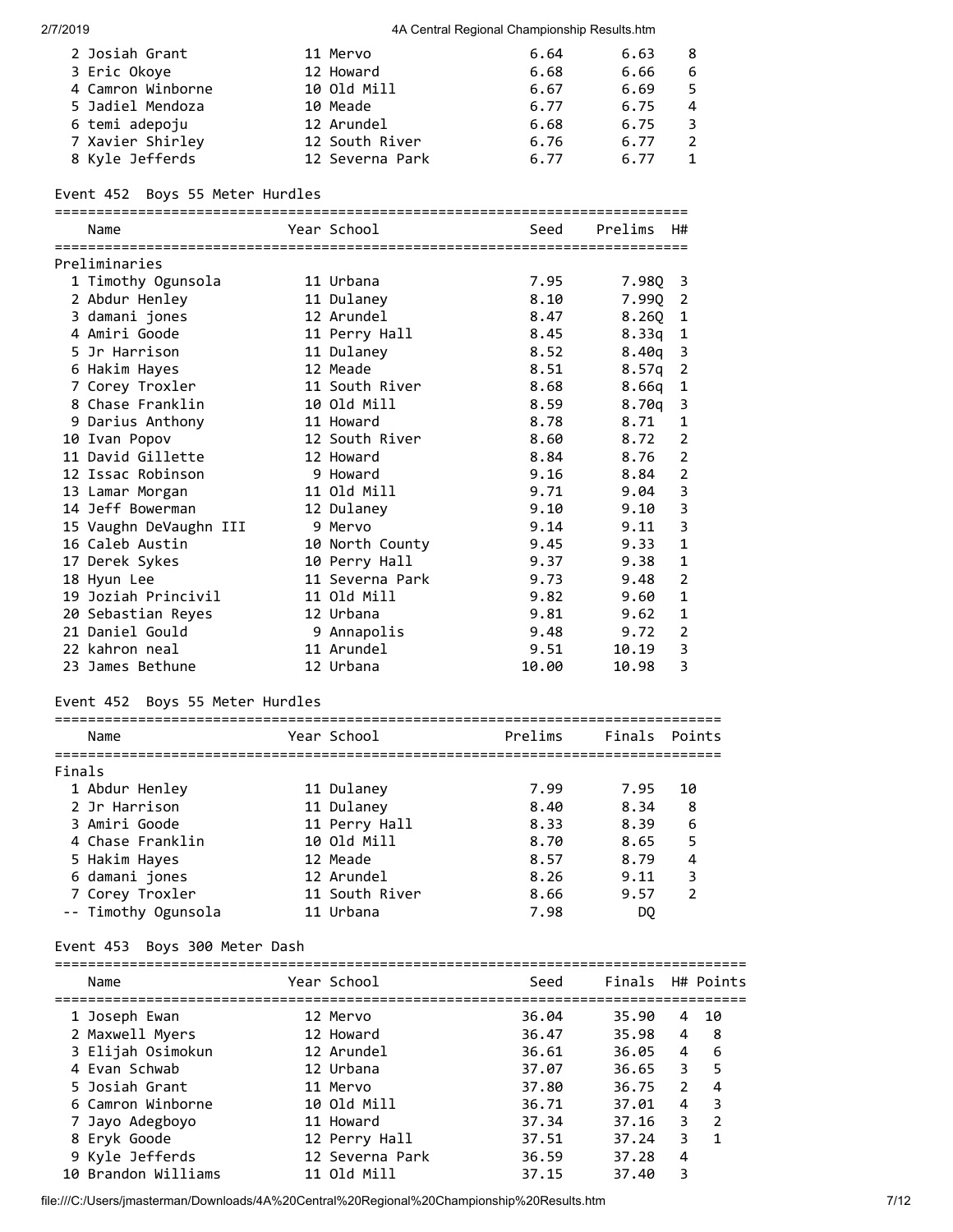| 11 Tyler Barker       | 11 Perry Hall  | 37.91 | 37.57 |                |
|-----------------------|----------------|-------|-------|----------------|
| 12 jahari juste-cooke | 11 Arundel     | 37.79 | 37.65 | $\overline{2}$ |
| 13 Reese Jamison      | 11 Howard      | 38.46 | 37.70 | $\mathbf{1}$   |
| 14 Daekwon Rose       | 12 Old Mill    | 36.87 | 37.74 | 4              |
| 15 ja-air blackwell   | 11 Arundel     | 38.10 | 37.78 | $\overline{2}$ |
| 16 Kevin Atkins       | 12 Annapolis   | 38.55 | 38.04 | $\mathbf{1}$   |
| 17 Jumar Hines        | 10 Dulaney     | 38.09 | 38.15 | $\overline{2}$ |
| 18 Devin Randle       | 11 South River | 38.18 | 38.23 | $\overline{1}$ |
| 19 Ethan Schrand      | 12 South River | 38.39 | 38.45 | $\overline{1}$ |
| 20 Isaiah McCamie     | 9 Dulaney      | 38.61 | 38.70 | - 1            |

# Event 454 Boys 500 Meter Run

===================================================================================

| Name<br>=============================== | Year School     | Seed    | Finals H# Points |                |                |
|-----------------------------------------|-----------------|---------|------------------|----------------|----------------|
| 1 Maxwell Myers                         | 12 Howard       | 1:07.31 | 1:07.12          | 4              | 10             |
| 2 Dashawn Cypress<br>11 Mervo           |                 | 1:09.59 | 1:08.15          | 4              | 8              |
| 3 Ryan Watson                           | 12 South River  | 1:09.15 | 1:09.38          | 4              | 6              |
| 4 ja-air blackwell                      | 11 Arundel      | 1:11.53 | 1:10.48          | 3              | 5              |
| 5 Eryk Goode                            | 12 Perry Hall   | 1:09.46 | 1:10.58          | 4              | 4              |
| 6 Carson Sloat                          | 10 Severna Park | 1:13.52 | 1:10.99          | $\mathbf{1}$   | 3              |
| 7 Mason Butler                          | 12 South River  | 1:11.12 | 1:11.00          | 3              | $\overline{2}$ |
| 8 Collin Mullaney                       | 11 Severna Park | 1:13.84 | 1:11.63          | $\mathbf{1}$   | $\mathbf{1}$   |
| 9 Josh Mercado                          | 12 Severna Park | 1:11.97 | 1:11.66          | 3              |                |
| 10 Erik Nelson                          | 12 Annapolis    | 1:14.28 | 1:11.86          | 1              |                |
| 11 Kyle Harris                          | 11 Howard       | 1:11.63 | 1:11.89          | 3              |                |
| 12 Joseph McDonald                      | 11 South River  | 1:11.11 | 1:12.01          | 4              |                |
| 13 jordan burrell                       | 12 Arundel      | 1:13.15 | 1:12.17          | 2              |                |
| 14 Jeff Bowerman                        | 12 Dulaney      | 1:12.11 | 1:12.45          | $\overline{2}$ |                |
| 15 Zephyr Crestwell                     | 10 Broadneck    | 1:13.13 | 1:13.44          | $\overline{2}$ |                |
| 16 Jackson Hall                         | 11 Glen Burnie  | 1:14.74 | 1:13.57          | $\mathbf{1}$   |                |
| 17 Zach Fletcher                        | 11 Howard       | 1:12.23 | 1:13.97          | 2              |                |
| 18 Luke Stout                           | 11 Broadneck    | 1:14.86 | 1:14.72          | 1              |                |
| 19 Reilly Joyce                         | 11 Broadneck    | 1:11.70 | 1:27.87          | 3              |                |

# Event 455 Boys 800 Meter Run

| Name                                             | Year School     | Seed    | Finals H# Points |                |                         |
|--------------------------------------------------|-----------------|---------|------------------|----------------|-------------------------|
| 1 Drew Dailey                                    | 12 Dulaney      | 1:58.44 | 1:59.44          | 2              | 10                      |
| 2 Tanner Piotrowski                              | 11 Arundel      | 1:58.16 | 2:00.81          | 2              | 8                       |
| 3 Maxwell Myers                                  | 12 Howard       | 1:59.18 | 2:01.03          | $\overline{2}$ | 6                       |
| 4 Alexander Chaisson 12 Severna Park             |                 | 1:59.14 | 2:02.34          | $\overline{2}$ | 5                       |
| 5 Jalen Gourrier                                 | 11 Dulaney      | 2:08.07 | 2:03.19          | $\overline{2}$ | $\overline{\mathbf{4}}$ |
| 6 Jacob Molina                                   | 12 Arundel      | 2:01.64 | 2:04.37          | $\overline{2}$ | $\overline{\mathbf{3}}$ |
| 7 Alex Whatley                                   | 12 Dulaney      | 2:07.39 | 2:04.66          | $\overline{2}$ | $\overline{2}$          |
| 8 Ryan Hepler                                    | 10 South River  | 2:07.90 | 2:05.93          | $\overline{2}$ | $\mathbf{1}$            |
| 9 Jack Muldoon                                   | 10 Severna Park | 2:09.26 | 2:07.05          | $\mathbf{1}$   |                         |
| 10 ryan pohland                                  | 11 Arundel      | 2:08.69 | 2:07.50          | $\overline{2}$ |                         |
| 11 Josh Mercado                                  | 12 Severna Park | 2:08.10 | 2:07.86          | $\overline{2}$ |                         |
| 12 Eian Butler                                   | 10 Howard       | 2:10.20 | 2:10.17          | $\mathbf{1}$   |                         |
| 13 Ryan Lomax                                    | 10 South River  | 2:14.92 | 2:10.25          | $\mathbf{1}$   |                         |
| 14 Dashawn Cypress                               | 11 Mervo        | 2:05.56 | 2:11.10          | $\overline{2}$ |                         |
| 15 Zach Fletcher                                 | 11 Howard       | 2:08.93 | 2:11.13          | $\mathbf{1}$   |                         |
| 16 Laquon Jefferson                              | 10 Mervo        | 2:10.34 | 2:11.82          | $\mathbf{1}$   |                         |
| 17 John Keville                                  | 12 Annapolis    | 2:14.35 | 2:11.86          | $\mathbf{1}$   |                         |
| 18 Jack Collier                                  | 10 Broadneck    | 2:13.99 | 2:15.01          | $\mathbf{1}$   |                         |
| 19 Cameron Howard                                | 11 Old Mill     | 2:11.59 | 2:16.61          | $\mathbf{1}$   |                         |
| Event 456 Boys 1600 Meter Run                    |                 |         |                  |                |                         |
| Name                                             | Year School     | Seed    | Finals H# Points |                |                         |
| :==============================<br>1 Drew Dailey | 12 Dulaney      | 4:25.81 | 4:19.35          | 2              | 10                      |
| 2 Tanner Piotrowski                              | 11 Arundel      | 4:21.56 | 4:22.43          | 2              | - 8                     |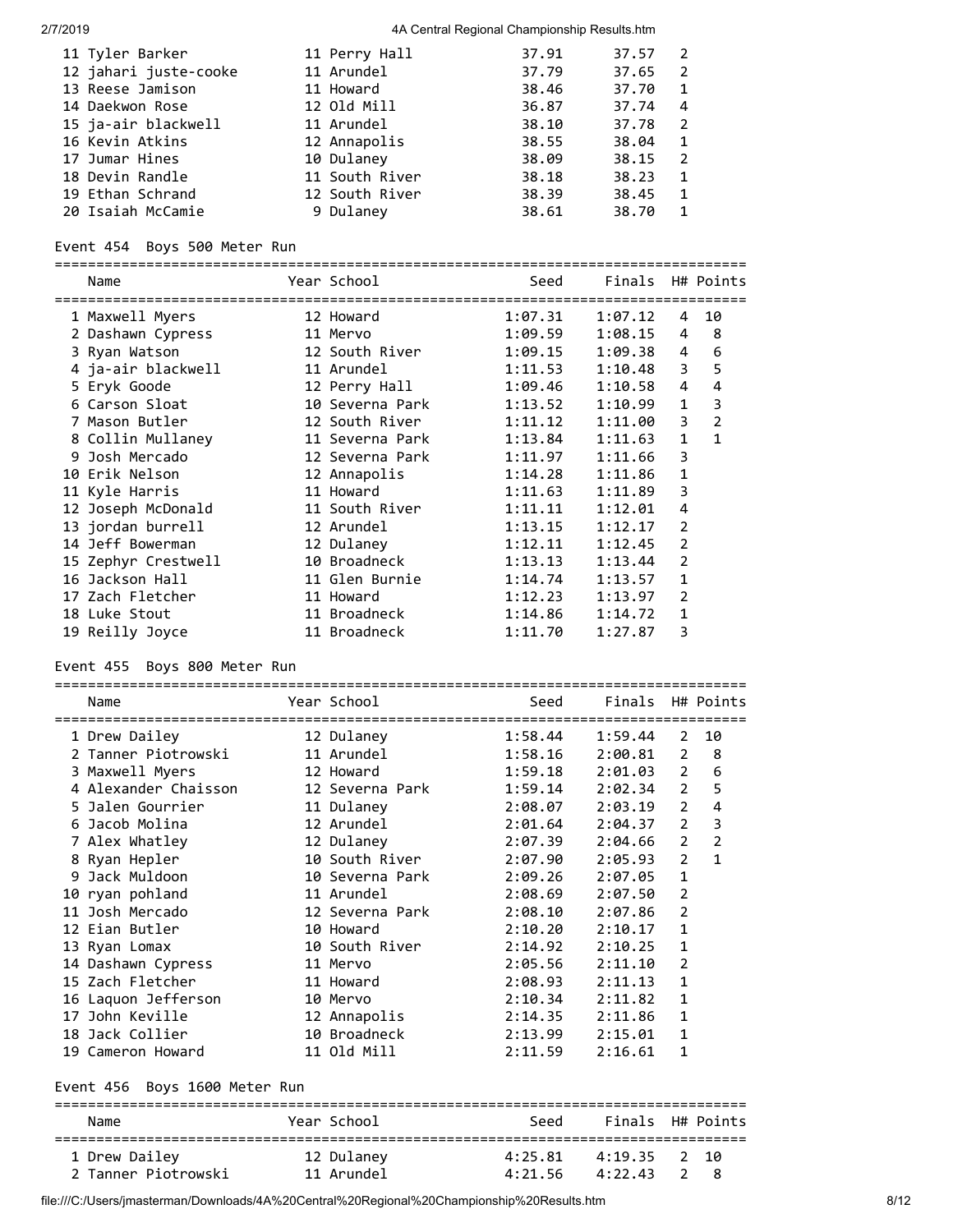| 3 Sam Keeny                | 11 South River  | 4:21.55 | 4:25.15 | 2              | 6            |
|----------------------------|-----------------|---------|---------|----------------|--------------|
| 4 Nathan Vandemeulebroecke | 12 Severna Park | 4:35.87 | 4:34.13 | 2              | 5            |
| 5 Matthew Bateman          | 12 Severna Park | 4:35.51 | 4:35.03 | $\overline{2}$ | 4            |
| 6 Samuel Martin            | 12 Severna Park | 4:35.49 | 4:37.49 | $\overline{2}$ | 3            |
| 7 Tariek Williamson        | 12 Howard       | 4:43.46 | 4:40.85 | $\overline{2}$ | 2            |
| 8 Cooper Giesler           | 11 Dulaney      | 4:41.41 | 4:41.16 | $\mathcal{P}$  | $\mathbf{1}$ |
| 9 Bennett Wasch            | 12 Annapolis    | 4:49.13 | 4:44.82 | $\overline{2}$ |              |
| 10 Joseph Raudabaugh       | 9 Howard        | 4:52.33 | 4:47.54 | $\mathbf{1}$   |              |
| 11 Max Fisher              | 11 Dulaney      | 4:56.22 | 4:48.04 | $\mathbf{1}$   |              |
| 12 Aidan Rand              | 10 Broadneck    | 4:48.52 | 4:49.49 | $\overline{2}$ |              |
| 13 Garrett Gallaher        | 10 South River  | 4:51.28 | 4:50.92 | 1              |              |
| 14 Jakob Werdell           | 10 Howard       | 4:52.93 | 4:54.54 | 1              |              |
| 15 Henry Taylor            | 10 Broadneck    | 4:53.30 | 4:55.29 | 1              |              |
| 16 Jack Collier            | 10 Broadneck    | 4:51.29 | 4:57.20 | 1              |              |
| 17 David Loomis            | 11 South River  | 4:46.55 | 4:57.58 | $\overline{2}$ |              |
| 18 william McDougall lV    | 10 Arundel      | 4:57.88 | 4:59.44 | $\mathbf{1}$   |              |
| 19 Elliott Wack            | 11 Catonsville  | 5:00.90 | 5:09.06 | 1              |              |

# Event 457 Boys 3200 Meter Run

| Name                | Year School             | Seed     | Finals H# Points |                |                |
|---------------------|-------------------------|----------|------------------|----------------|----------------|
| 1 Garrison Clark    | 12 Severna Park         | 9:17.48  | 9:25.05          | 2              | 10             |
| 2 Sam Keeny         | 11 South River          | 9:13.90  | 9:37.90          | $\overline{2}$ | 8              |
| 3 Jacob Molina      | 12 Arundel              | 9:40.24  | 9:38.11          | $\mathcal{P}$  | 6              |
| 4 Nick Engleman     | 11 Severna Park         | 10:09.75 | 9:55.60          | $\overline{2}$ | 5              |
| 5 Sam Merng         | 12 Dulaney              | 10:05.89 | 9:56.65          | $\overline{2}$ | $\overline{4}$ |
| 6 Jake Gelfand      | 10 Severna Park 9:58.09 |          | 9:58.86          | $\overline{2}$ | 3              |
| 7 Zak Audia         | 11 Dulaney              | 10:16.01 | 10:00.48         | $\overline{2}$ | $\overline{2}$ |
| 8 Cole Partridge    | 12 Howard               | 10:05.50 | 10:03.62         | 2              | $\mathbf{1}$   |
| 9 Jack Ballard      | 12 South River          | 9:59.38  | 10:05.05         | $\overline{2}$ |                |
| 10 Kendall Phillips | 10 Howard               | 10:13.36 | 10:09.75         | $\overline{2}$ |                |
| 11 Spencer Tate     | 11 Broadneck            | 10:30.24 | 10:14.32         | $\mathbf{1}$   |                |
| 12 Alex Strawley    | 12 Howard               | 9:57.14  | 10:22.42         | $\overline{2}$ |                |
| 13 Bennett Wasch    | 12 Annapolis            | 10:27.53 | 10:24.88         | $\mathbf{1}$   |                |
| 14 Jordan Miller    | 12 Broadneck            | 10:38.34 | 10:30.11         | $\mathbf{1}$   |                |
| 15 Cooper Giesler   | 11 Dulaney              | 10:17.09 | 10:42.18         | $\overline{2}$ |                |
| 16 adam maisano     | 12 Arundel              | 10:31.70 | 10:49.90         | $\mathbf{1}$   |                |
| 17 Colin Booberg    | 12 Broadneck            | 10:58.99 | 10:58.06         | 1              |                |
| 18 Paul Watson      | 10 South River          | 11:02.75 | 11:02.42         | 1              |                |
| 19 Tyler Richardson | 11 Old Mill             | 11:03.87 | 11:12.66         | $\mathbf{1}$   |                |
| 20 Bryce Patterson  | 10 Urbana               | 11:10.63 | 11:12.73         | $\mathbf{1}$   |                |
| 21 Noah Jackson     | 9 Old Mill              | 11:45.90 | 11:15.15         | $\mathbf{1}$   |                |
| 22 Henry Rodrigues  | 9 Urbana                | 11:24.27 | 11:15.34         | $\mathbf{1}$   |                |
| 23 justin kouroupis | 11 Arundel              | 11:40.63 | 11:26.29         | 1              |                |

# Event 458 Boys 4x200 Meter Relay

| School                 | Seed    | Finals  |                | H# Points     |
|------------------------|---------|---------|----------------|---------------|
| 1 Old Mill             | 1:33.61 | 1:32.50 | 3              | 10            |
| 2 Mergenthaler Vo-Tech | 1:33.51 | 1:33.87 | 3              | 8             |
| 3 South River          | 1:36.65 | 1:34.09 | 3              | 6             |
| 4 Arundel              | 1:35.12 | 1:34.58 | 3              | 5             |
| 5 Howard               | 1:34.04 | 1:35.05 | 3              | 4             |
| 6 Urbana               | 1:38.88 | 1:36.64 | $\overline{2}$ | 3             |
| 7 Annapolis            | 1:34.66 | 1:36.88 | 3              | $\mathcal{P}$ |
| 8 Severna Park         | 1:38.24 | 1:36.88 | $\overline{2}$ | 1             |
| 9 Dulaney              | 1:41.48 | 1:39.04 | $\overline{2}$ |               |
| 10 Perry Hall          | 1:51.10 | 1:41.61 | $\mathbf{1}$   |               |
| 11 Catonsville         | 1:48.07 | 1:42.87 | $\mathbf{1}$   |               |
| 12 North County        | 1:47.77 | 1:45.20 | $\mathbf{1}$   |               |
| 13 Meade               | 1:44.38 | 1:49.33 | $\overline{2}$ |               |

### Event 459 Boys 4x400 Meter Relay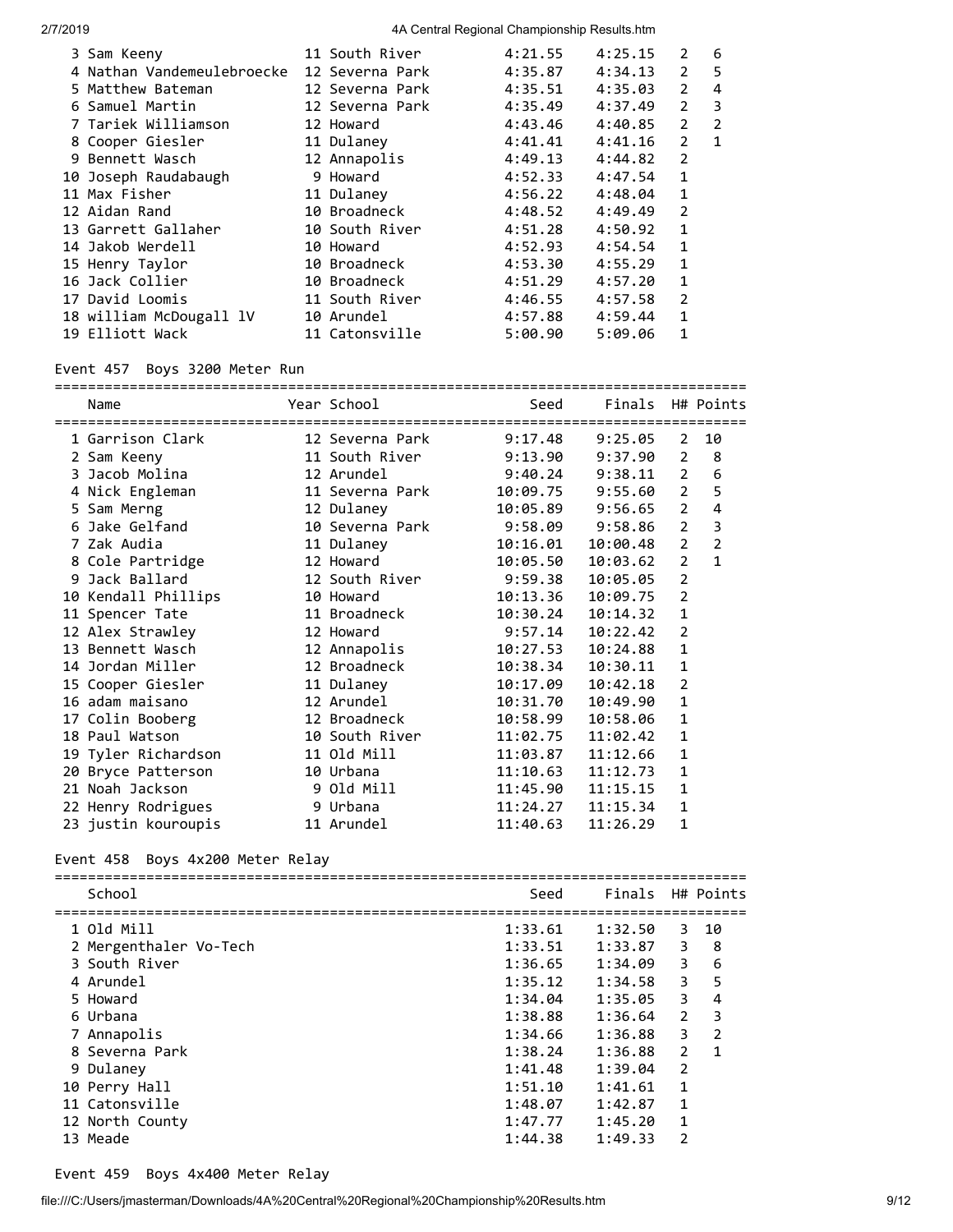| School                 | Seed    | Finals  |                | H# Points   |
|------------------------|---------|---------|----------------|-------------|
|                        |         |         |                |             |
| 1 Howard               | 3:35.91 | 3:33.76 | 3              | 10          |
| 2 Mergenthaler Vo-Tech | 3:37.01 | 3:34.85 | 3              | 8           |
| 3 Old Mill             | 3:37.12 | 3:36.36 | 3              | 6           |
| 4 South River          | 3:37.52 | 3:36.70 | 3              | 5           |
| 5 Urbana               | 3:35.69 | 3:37.53 | 3              | 4           |
| 6 Dulaney              | 3:48.75 | 3:40.76 | 2              | 3           |
| 7 Severna Park         | 3:39.74 | 3:42.76 | 3              | 2           |
| 8 Arundel              | 3:42.78 | 3:43.22 | $\mathcal{P}$  | $\mathbf 1$ |
| 9 Broadneck            | 3:41.45 | 3:45.42 | $\mathcal{P}$  |             |
| 10 Meade               | 3:44.67 | 3:46.98 | $\overline{2}$ |             |
| 11 Perry Hall          | 4:02.15 | 3:52.70 | 1              |             |
| 12 Catonsville         | 4:11.26 | 3:53.36 | 1              |             |
| 13 North County        | 4:21.50 | 4:17.60 | 1              |             |
|                        |         |         |                |             |

# Event 460 Boys 4x800 Meter Relay

| School                  | Seed     | Finals Points |               |
|-------------------------|----------|---------------|---------------|
|                         |          |               |               |
| 1 Severna Park          | 8:33.90  | 8:16.95       | 10            |
| 2 Dulaney               | 8:14.89  | 8:24.00       | 8             |
| 3 Howard                | 8:31.28  | 8:33.15       | 6             |
| 4 South River           | 8:41.66  | 8:36.99       | 5             |
| 5 Broadneck             | 8:49.21  | 8:47.54       | 4             |
| 6 Arundel               | 8:51.75  | 8:53.64       | 3             |
| 7 Old Mill              | 9:01.17  | 9:02.53       | $\mathcal{P}$ |
| 8 Perry Hall            | 9:13.28  | 9:10.02       | 1             |
| 9 Meade                 |          | 9:13.05       |               |
| 10 Urbana               | 9:15.29  | 9:27.17       |               |
| 11 Mergenthaler Vo-Tech | 9:04.58  | 9:59.35       |               |
| 12 North County         | 10:01.41 | 9:59.42       |               |
| 13 Glen Burnie          | 9:46.01  | 10:01.39      |               |

# Event 461 Boys High Jump

| 1 Josiah Nilsen<br>12 Dulaney<br>6-06.00 6-04.00<br>10<br>2 Kavi Caster<br>12 South River<br>8<br>6-06.00<br>$6 - 04.00$<br>6<br>3 Elijah Osimokun<br>12 Arundel<br>$5 - 10.00$ $6 - 00.00$<br>5<br>4 Eric Okoye<br>6-02.00<br>$5 - 10.00$<br>12 Howard<br>$\overline{4}$<br>5 Corey Troxler<br>11 South River<br>$6 - 00.00$ $5 - 10.00$<br>3<br>6 JoJo Kelliher<br>12 Severna Park<br>5-08.00<br>5-10.00<br>7 Kyle Jefferds<br>12 Severna Park<br>5-08.00<br>5-08.00<br>7 Hakim Hayes<br>12 Meade<br>5-08.00<br>$5 - 08.00$<br>9 Vaughn DeVaughn III<br>5-08.00<br>$5 - 08.00$<br>9 Mervo | Finals Points |
|---------------------------------------------------------------------------------------------------------------------------------------------------------------------------------------------------------------------------------------------------------------------------------------------------------------------------------------------------------------------------------------------------------------------------------------------------------------------------------------------------------------------------------------------------------------------------------------------|---------------|
|                                                                                                                                                                                                                                                                                                                                                                                                                                                                                                                                                                                             |               |
|                                                                                                                                                                                                                                                                                                                                                                                                                                                                                                                                                                                             |               |
|                                                                                                                                                                                                                                                                                                                                                                                                                                                                                                                                                                                             |               |
|                                                                                                                                                                                                                                                                                                                                                                                                                                                                                                                                                                                             |               |
|                                                                                                                                                                                                                                                                                                                                                                                                                                                                                                                                                                                             |               |
|                                                                                                                                                                                                                                                                                                                                                                                                                                                                                                                                                                                             |               |
|                                                                                                                                                                                                                                                                                                                                                                                                                                                                                                                                                                                             | 1.50          |
|                                                                                                                                                                                                                                                                                                                                                                                                                                                                                                                                                                                             | 1.50          |
|                                                                                                                                                                                                                                                                                                                                                                                                                                                                                                                                                                                             |               |
| 10 Ethan Vallone<br>12 Urbana<br>5-09.00<br>$5 - 08.00$                                                                                                                                                                                                                                                                                                                                                                                                                                                                                                                                     |               |
| 10 chris jones<br>11 Arundel<br>5-06.00<br>$5 - 08.00$                                                                                                                                                                                                                                                                                                                                                                                                                                                                                                                                      |               |
| 12 Brandon Williams<br>11 Old Mill<br>5-00.00<br>$5 - 06.00$                                                                                                                                                                                                                                                                                                                                                                                                                                                                                                                                |               |
| 11 South River<br>13 Luke Dawson<br>5-06.00<br>$5 - 04.00$                                                                                                                                                                                                                                                                                                                                                                                                                                                                                                                                  |               |
| 13 Caleb Austin<br>10 North County<br>5-02.00<br>$5 - 04.00$                                                                                                                                                                                                                                                                                                                                                                                                                                                                                                                                |               |
| 11 Glen Burnie<br>13 Ahsan Sabur<br>5-02.00<br>$5 - 04.00$                                                                                                                                                                                                                                                                                                                                                                                                                                                                                                                                  |               |
| 13 Shaheer Frazier<br>5-02.00<br>$5 - 04.00$<br>12 Meade                                                                                                                                                                                                                                                                                                                                                                                                                                                                                                                                    |               |
| 13 Lamar Morgan<br>11 Old Mill<br>5-02.00<br>$5 - 04.00$                                                                                                                                                                                                                                                                                                                                                                                                                                                                                                                                    |               |
| -- damani jones<br>12 Arundel<br>$5 - 04.00$<br><b>NH</b>                                                                                                                                                                                                                                                                                                                                                                                                                                                                                                                                   |               |
| -- Darius Anthony<br>11 Howard<br>$5 - 04.00$<br><b>NH</b>                                                                                                                                                                                                                                                                                                                                                                                                                                                                                                                                  |               |
| -- Abdur Henley<br>11 Dulaney<br><b>NH</b><br>$5 - 08.00$                                                                                                                                                                                                                                                                                                                                                                                                                                                                                                                                   |               |
| -- Justin Mar<br>11 Howard<br>$5 - 06.00$<br>NH                                                                                                                                                                                                                                                                                                                                                                                                                                                                                                                                             |               |
| -- Trevor Dearborn<br>12 Severna Park<br><b>NH</b>                                                                                                                                                                                                                                                                                                                                                                                                                                                                                                                                          |               |
| -- Stanley Kent<br>11 North County<br>4-06.00<br>NΗ                                                                                                                                                                                                                                                                                                                                                                                                                                                                                                                                         |               |

Event 462 Boys Shot Put

================================================================================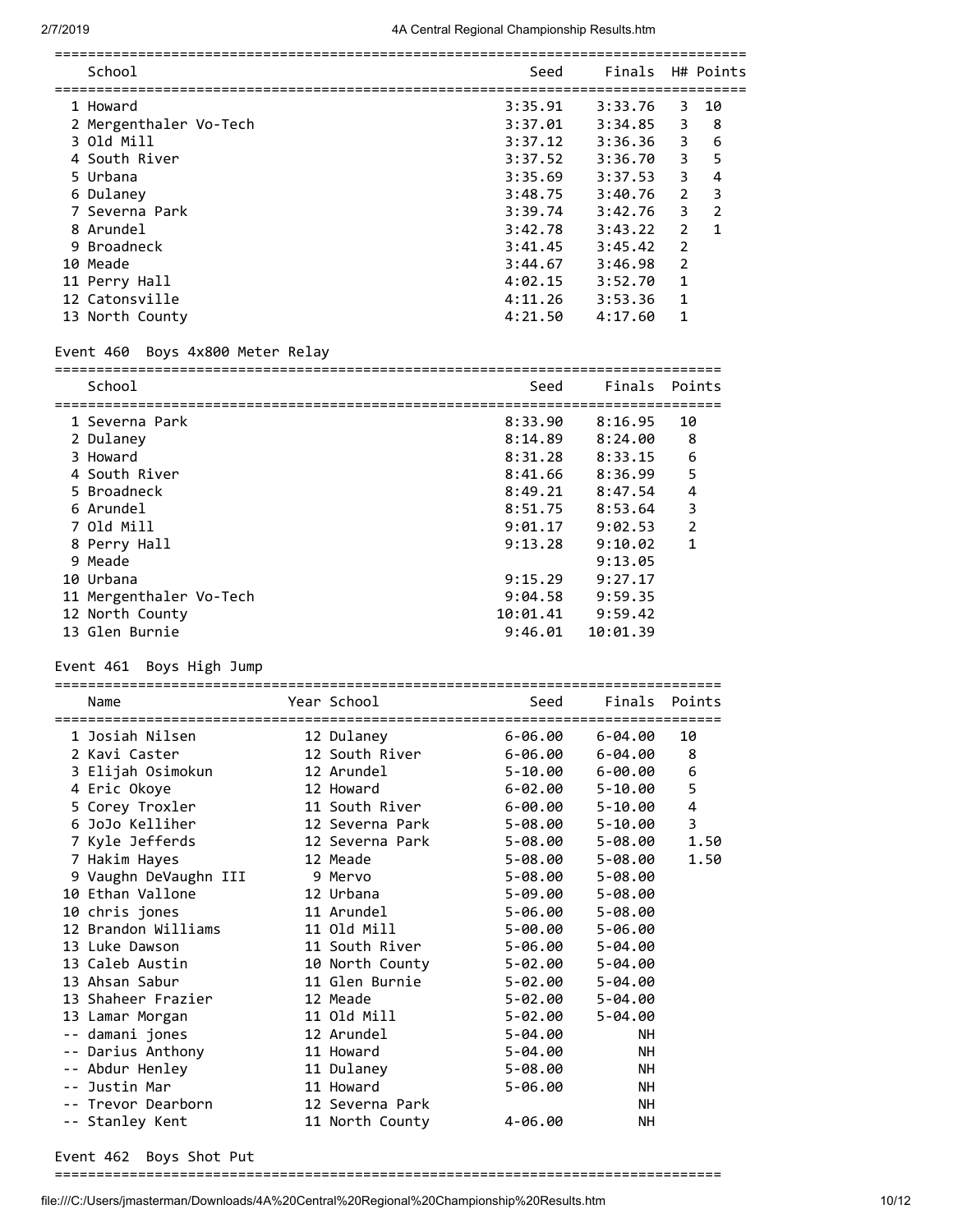| Name<br>========================= | Year School     | Seed     | Finals            | Points         |
|-----------------------------------|-----------------|----------|-------------------|----------------|
| 1 Moiz Butt                       | 12 Dulaney      |          | 51-11.00 51-01.50 | 10             |
| 2 Preston Duffield                | 12 Meade        | 49-07.50 | 50-05.00          | 8              |
| 3 Collin Greene                   | 11 Howard       |          | 45-04.50 46-02.25 | 6              |
| 4 Christopher Joesph              | 11 Howard       |          | 42-04.50 43-01.75 | 5              |
| 5 Kevin Brown                     | 12 Mervo        |          | 44-08.75 42-09.00 | 4              |
| 6 Nicholas Rohwer                 | 11 Urbana       |          | 43-09.00 42-05.75 | 3              |
| 7 Brian Quainoo                   | 12 Howard       |          | 44-07.00 42-03.25 | $\overline{2}$ |
| 8 Jonathan Kim                    | 12 Dulaney      | 40-09.00 | 42-00.00          | $\mathbf{1}$   |
| 9 Garrett Weaver                  | 11 South River  | 41-11.00 | 41-01.25          |                |
| 10 Steven Drabick                 | 12 Urbana       | 40-10.25 | 40-00.50          |                |
| 11 Will Pavlick                   | 12 South River  | 40-03.00 | 39-08.50          |                |
| 12 Darius Wilson                  | 12 Meade        | 41-04.00 | 39-07.00          |                |
| 13 Deonte Solese                  | 12 Mervo        | 38-03.75 | 38-05.50          |                |
| 14 Joshua Castro                  | 12 Meade        | 36-07.00 | 36-09.50          |                |
| 15 austin bouchard                | 11 Arundel      | 35-08.25 | 34-07.00          |                |
| 16 Cody Gensic                    | 12 Broadneck    | 35-00.50 | 32-07.50          |                |
| 17 Brauch Murray                  | 10 Severna Park | 32-02.50 | 32-06.75          |                |
| 18 Jackson Scheidhauer            | 11 Urbana       | 34-04.00 | 32-01.50          |                |
| 19 Max Nelsen                     | 11 Severna Park | 35-02.25 | 31-06.00          |                |
| 20 Austin Shoemaker               | 12 South River  | 41-07.50 | $31 - 05.25$      |                |
| 21 Will Kazmierski                | 9 Perry Hall    | 31-11.50 | 30-05.50          |                |
| 22 Tyler Graves                   | 10 Broadneck    | 30-09.75 | 29-04.75          |                |
| 23 brian tran                     | 11 Arundel      | 30-09.75 | 29-03.50          |                |
|                                   |                 |          |                   |                |

Event 463 Boys Pole Vault

| Name                    | Year School     | Seed        |                   | Finals Points  |
|-------------------------|-----------------|-------------|-------------------|----------------|
| 1 Cole Jiron            | 12 Urbana       |             | 13-06.00 13-05.00 | 10             |
| 2 Adam Madro            | 11 Dulaney      | 13-01.00    | 13-05.00          | 8              |
| 3 Seth Hajzus           | 12 Urbana       |             | 12-06.00 12-05.00 | 6              |
| 4 Danilo Nieto          | 12 South River  | 12-00.00    | 11-05.00          | 5              |
| 5 Jared Jenson          | 11 North County | 10-06.00    | 10-11.00          | $\overline{4}$ |
| 6 Brycen Chovan-Lesikar | 10 Old Mill     | 9-06.00     | 10-11.00          | 3              |
| 7 Calvin Mohler         | 11 Broadneck    | 10-00.00    | 10-05.00          | 1.50           |
| 7 Corey Troxler         | 11 South River  | 14-00.00    | 10-05.00          | 1.50           |
| 9 Vince Young           | 10 Dulaney      | 9-06.00     | 10-05.00          |                |
| 10 Nate Houchens        | 12 South River  | 11-06.00    | 10-05.00          |                |
| 11 Matthew Tagle        | 11 Severna Park | 10-00.00    | $9 - 11.00$       |                |
| 12 Josh Wilmer          | 12 Dulaney      | 10-09.00    | $9 - 11.00$       |                |
| 13 Ethan Billips        | 10 Urbana       | $9 - 06.00$ | $9 - 05.00$       |                |
| 13 Griffin Shirodkir    | 12 Howard       | 10-06.00    | $9 - 05.00$       |                |
| 15 Trent Long           | 11 North County | 9-06.00     | $9 - 05.00$       |                |
| 16 Nicholas Fabian      | 11 Old Mill     | 10-00.00    | $8 - 11.00$       |                |
| 17 Alexander DiBenio    | 11 Old Mill     | 7-00.00     | $8 - 11.00$       |                |
| -- Shane Brennan        | 11 North County | $8 - 00.00$ | <b>NH</b>         |                |
| -- Hans Cabrera         | 12 Howard       |             | <b>NH</b>         |                |
| -- ethan binkley        | 11 Arundel      | 7-06.00     | <b>NH</b>         |                |
| -- Grayson Miller       | 10 Broadneck    | 8-06.00     | NH.               |                |
| -- ryan pohland         | 11 Arundel      | $9 - 00.00$ | NH.               |                |
| -- Connor Maloney       | 11 Howard       | $7 - 00.00$ | <b>NH</b>         |                |

# Women - Team Rankings - 13 Events Scored

| 1) Urbana               | 137.50 | 2) Severna Park  | 50 |
|-------------------------|--------|------------------|----|
| 3) Mergenthaler Vo-Tech | 41     | 4) South River   | 39 |
| 5) Old Mill             | 37     | 6) Broadneck     | 35 |
| 7) Howard               | 33     | 7) Meade         | 33 |
| 9) Arundel              | 30.50  | 10) Annapolis    | 20 |
| 10) Western             | 20     | 12) Dulaney      | 12 |
| 13) Glen Burnie         | 11     | 14) North County |    |
| 15) Perry Hall          |        |                  |    |
|                         |        |                  |    |